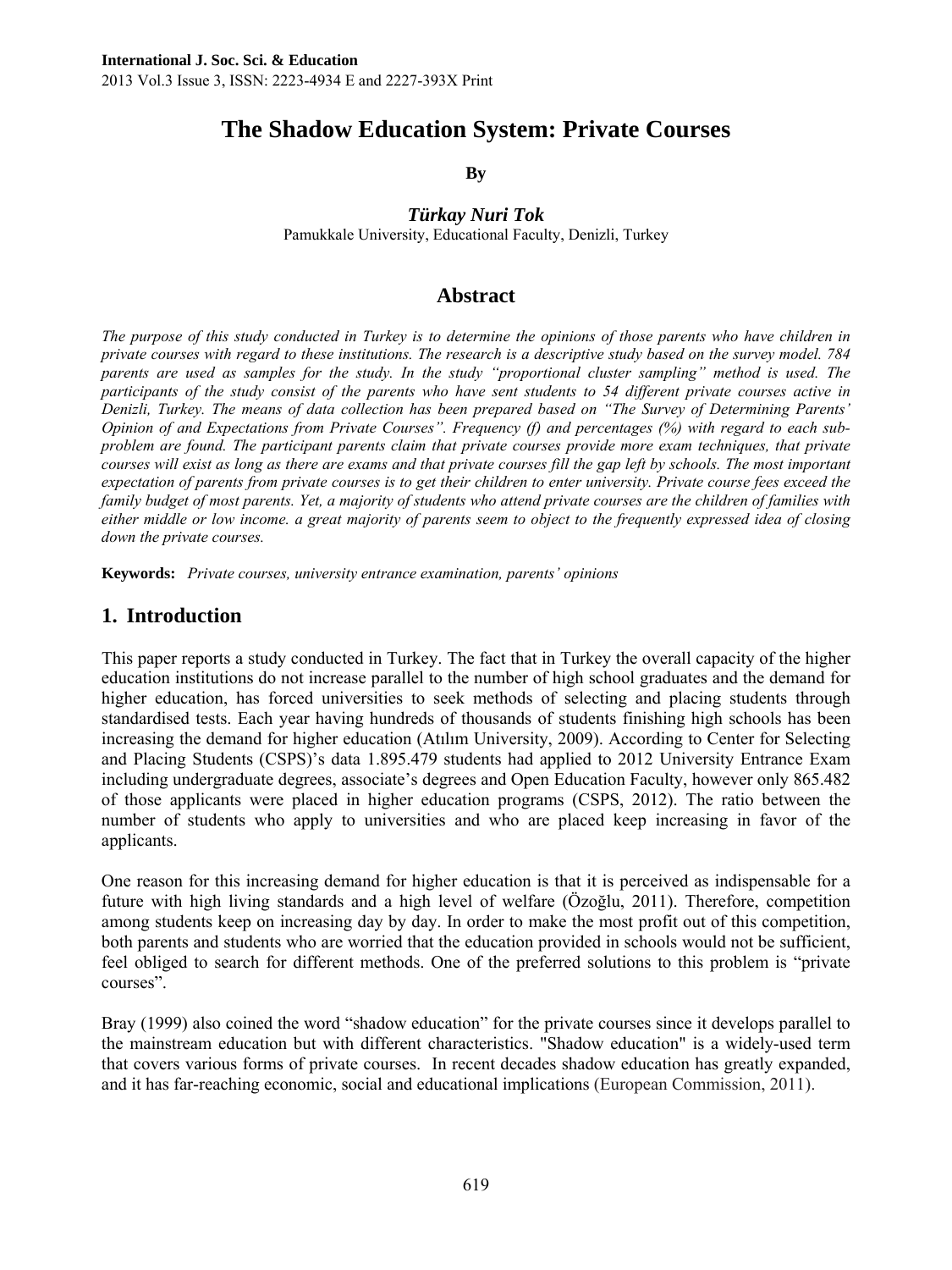#### *The Education System in Turkey*

Administrative legislation and inspection of formal and informal education system (except for higher education) are conducted by Ministry of National Education [MoNE] in Turkey. In both central and regional (local or provincial) level, the educational activities are carried out by provincial/local directorates of MoNE in accordance to the authority and responsibility levels given by national education legislation (Ozmusul, 2012).

The educational system is divided into two main sections as non-formal education and formal education. Non-formal education is organized educational activity outside formal systems. Non-formal education is the life-long process in which people learn from everyday experience, informal covers interactions eith friends, family, work colleagues, etc. Formal education is linked with schools and training institutions.

The education system in Turkey consists of basic education, secondary education and tertiary education. Until 2012 basic education of eight years was the only compulsory level. In 2012 it was combined with primary schooling (4 years), middle schooling (4 years) and high schooling (4 years) and the total of 12 years became compulsory and called basic education. Secondary education consisting of general and vocational and technical high schools (Güzel and Coşkun, 2013).

Universities take 2-6 years depending on the program of study. Although state is the major provider, there are a number of private providers at all of the three levels of education. In view of the excess demand for the tertiary level education, government has been increasing the number of universities. As of 2013, there were 102 state universitarian and 52 private universitarian in Turkey (Council of Higher Education [CHE], 2013).

There are two national examinations in Turkey which determine who will advance to the upper levels of schooling? The first examination is called OKS (Secondary School Examination) in short. The second national examination is called OSS (Student Selection Examination) in short and determines the advancement to universities (Tansel, and Bircan, 2007). Private courses has significant impact on high school education. Sure, people who directly feel positive or negative reflections of this impact are high school teachers (Baştürk and Doğan, 2010).

#### *Private Courses*

Private courses are not institutions peculiar to Turkey. They also operate quite widely in countries such as Taiwan, Japan, Hong Kong, Singapour, South Korea and Greece where there are competition-based exam systems in transition between different levels of education and entrance to universities is based on standardised exams. Recently, private lessons and courses have begun to spread in European and North American countries as well (Baştürk and Doğan, 2010; Doğan, 2002; Özoğlu, 2011).

Private courses in Turkey is provided by the private tutoring centers which are school-like organizations operating for profit. Professional teachers teach in a class room setting. These centers are called "dersane" in Turkish. It is called as "private courses", "private tutoring", "cramming school" "cursinhos" "buxiban" etc. in another countries. This is the most prevalent form of private tutoring with such centers being located all over the country. Although, they provide supplementary courses, to the mainstream school subjects of the elementary and secondary schools their main activity centers on examination oriented courses. Such examination oriented courses for the national examination for entry to the "special" high schools and for the national examination for entry to the universities (Baştürk and Doğan, 2010; Tansel, and Bircan, 2007). Private courses are supervised by education supervision in Turkey (Unal, 2012)

The purpose of the private courses in Turkey is defined as educating the students on the lessons they wish to succeed in and improving their level of knowledge, preparing them for the entrance exams of the next level educational institution, preparing them for the exams conducted either by public or private institutions, encouraging them to do research and analyses, and specialising in accordance with their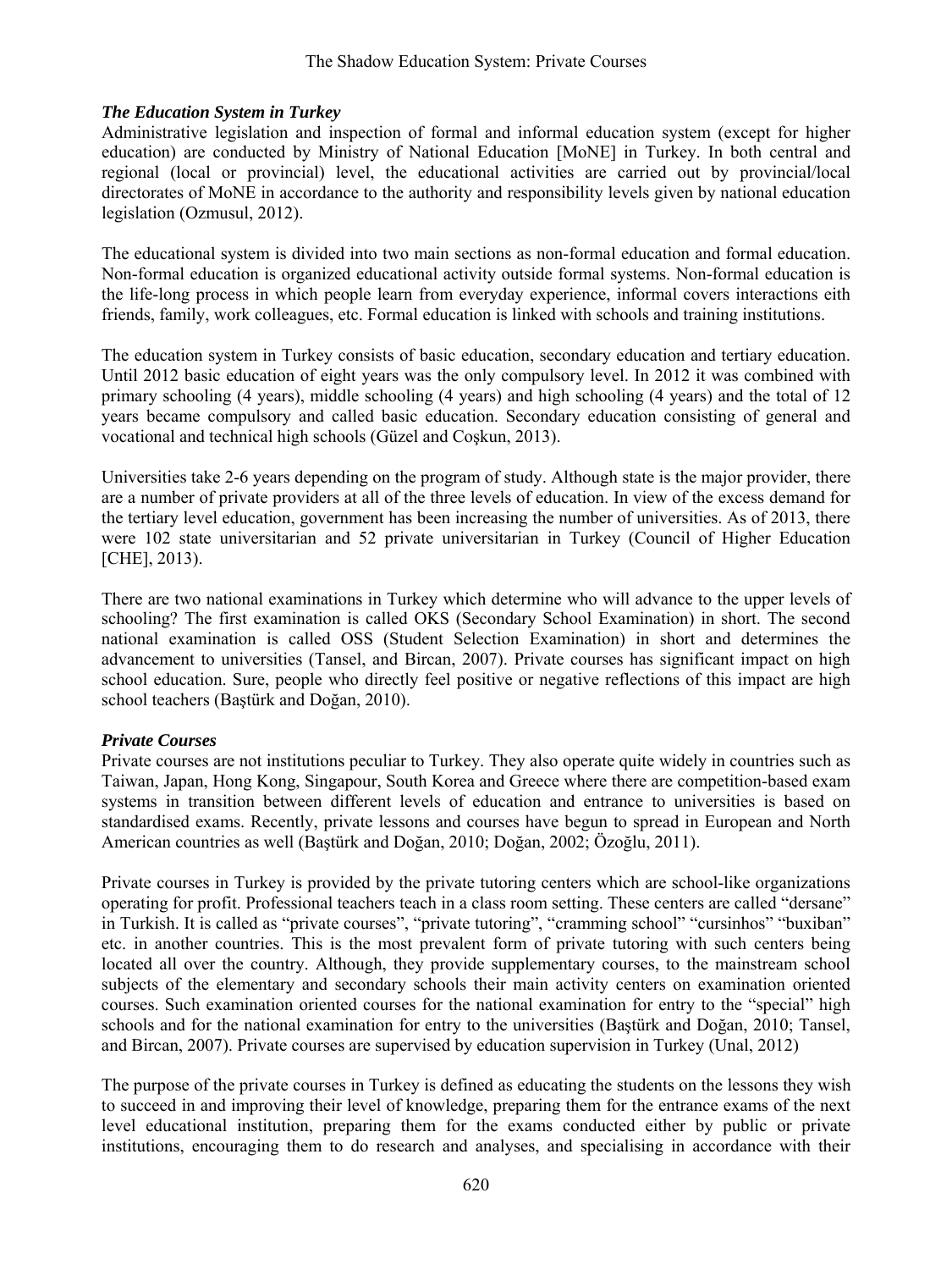interests and abilities in order to make progress in particular fields (MoNE, 2000). These private courses which operate in line with this purpose has become educational institutions that the students and parents "anxious about the future" are greatly interested in today (Demirtaş, 2010). As a consequence of such great demand, both the number of private courses and their students continue to increase every day.

Especially beginning from the early 1980s, the private sector in Turkey is strong and rapidly growing (Tarman and Yiğit, 2013). This growth is also affected private courses. According to a report by The Union of Chambers and Commodity Exchanges of Turkey [TUCCE] (2012), the number of private courses which was 730 in 2.000 went up to 4.056 in 2011 with an increase of % 134, and the number of students went from 488.284 up to 1.234.738 with an % 153 increase (TUCCE 2012).

### *Why Private Courses?*

Sending children to private courses is a prevailing fashion in Taiwan. The reasons that Sun (1993) proposed were: (a) Parents do not have time to take care of their children, (b) parents hope that their children will have high academic achievement in school, and (c) parents are not satisfied with public school education. Sun (1993) pointed out that parents send their children to private courses because they have high expectations for their children's future.

Özoğlu (2011) relates the inclination of the students and parents in Turkey towards private courses to *the entrance exams between different levels of education, the defects of the educational system* and *to social factors.* 

Considering the entrance exams, the fact that the university entrance exam is far from being selectiveevaluative but is rather an elective and competitive exam, increases competition between students, and this competition increases the need for private courses. In Turkey both the students and their parents perceive private courses as the key to success. There is a widespread belief that it is next to impossible to succeed either in the exams or at school without attending private courses (Dağlı, 2006; Turkish Education Association [TEA], 2005b).

Another issue that increases the tendency towards private courses is the defects of the educational system. In Turkey there is an ever-increasing rate of secondary schooling. This increases the demand for higher education as well. The fact that in higher education the supply cannot meet the demand, intensifies the importance attached to the university entrance exam. Furthermore, the hierarchical ordering of the universities and departments in terms of quality and the higher employment, social status and income possibilities of particular occupations cause competition among the universities, faculties and even departments of choice. Significant differences between the quality and number of teachers, the class size, the physical infrasturucture etc in different regions, cities and even residential areas in cities are other factors that lead the students and parents towards private courses (Dağlı, 2006; Özoğlu, 2011; TEA, 2005b).

Other issues that explain the inclination towards private courses are social and cultural factors (Özoğlu, 2011). In each society education is considered a way of attaining a certain status. The evaluation of a person's status depends on how much and what kind of an education he/she has got. As the educational level of a person increases, a rise in not only his/her income but also his/her social status can be perceived. Respect for education is the same for everybody regardless of their social class. Even parents with low income and education insist on sending their children to universities because education not only provides income and occupational prestige, but it is a means of status on its own. "An educated person" has a role of his/her own. Among its other benefits, the rise in status that higher education provides has an important part in the huge demand on higher education in Turkey (Tezcan, 1985). The view that university education is necessary to gain social status besides acquiring a profession to live a humane life increases the meaning attached to the university exams. The dream of success in the exams brings together the interest in private courses.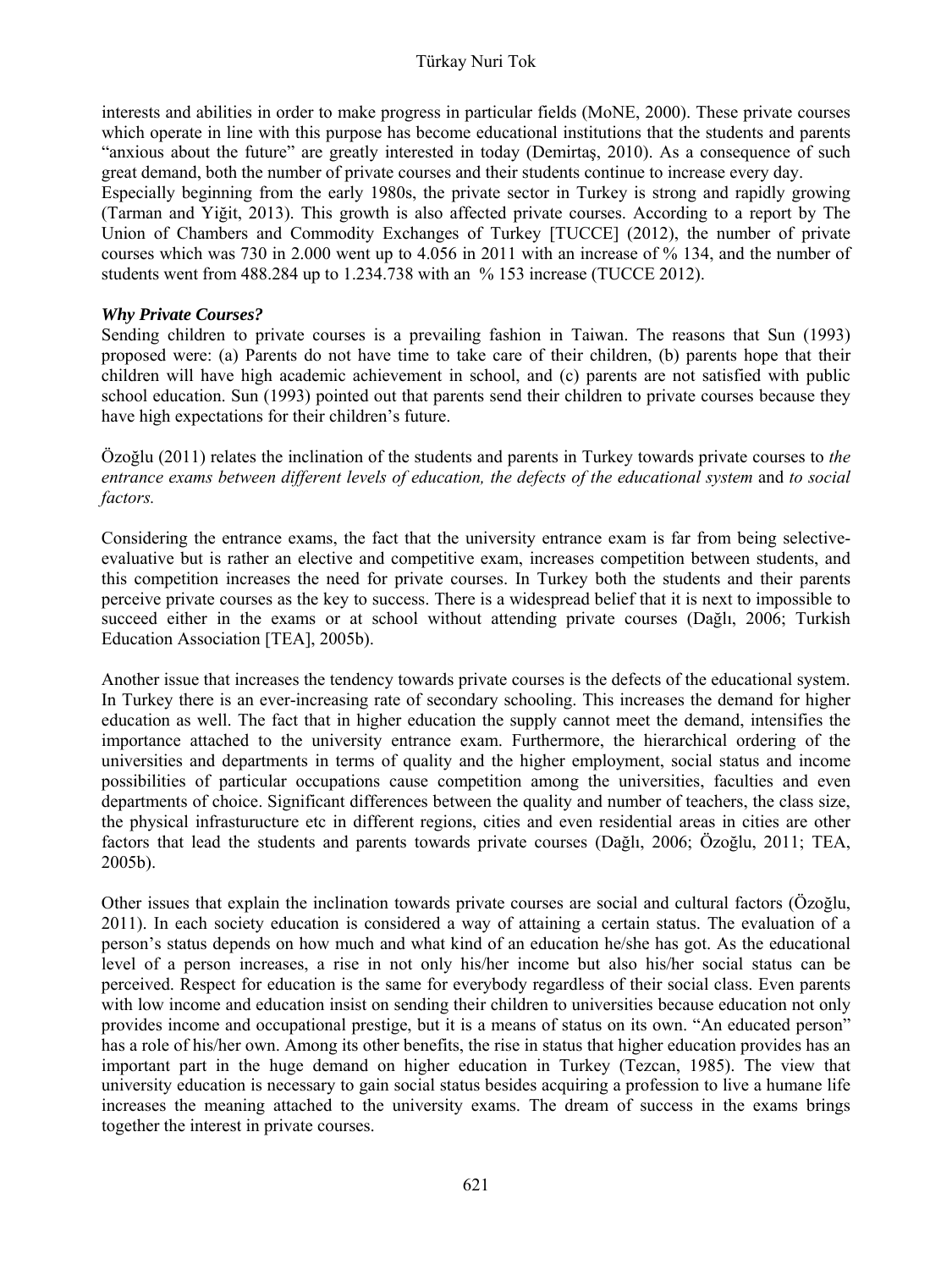#### *Opinions Regarding Private Courses*

One of the most controversial issues with regard to private courses is whether they cause inequality of opportunity in education. There are various opinions on this subject. For example, TUCCE Educational Council, claiming that private courses eliminate equality, express the following opinion: The need for private lessons cannot be decreased or eliminated through precautions. Parents' search for extra help shouldn't be found odd but should be supported. Private courses are the only alternative that the people with middle or low income who cannot afford private schools or private tutors have. There are students from rural Turkey who had attended private courses and were accepted into the best schools. For this reason, in the absence of private courses low and middle-income citizens would have to hire private tutors in order to place their children in good schools, and that would be even more costly for them (memurdan.net, 2012).

On the other hand, those who are against private courses are of the opinion that every kind of private education is more easily accessible for rich families from high socio-economic classes and that private courses have a negative effect on equality of opportunity (Baloğlu, 1995). Moreover it is indicated that since private courses mostly operate in big cities or counties and since students from rural areas cannot benefit from these institutions, an inequality of opportunity occurs (Özoğlu, 2011). It is claimed that private courses, private lessons and inequalities between public high schools help raise generations that would preserve the existing order based on inequality, rather than generations who would be useful for the development of the country (Keskin and Demirci, 2003).

In addition to the positive opinions on private courses, the negative influence of this sector on the educational system is also frequently expressed. For example, it is claimed that private courses are rather commercial, they make a lot of profit, they transfer good teachers from public schools and that they put the schools which require attendance in a difficult position. Furthermore, they are criticised for providing instruction but not education and for becoming almost an alternative to basic education by growing gradually in the gap that has been left by the state (Ankara Chamber of Commerce [ACC], 2004; Atılım University, 2009; Baştürk and Doğan, 2010). It is also emphasised as the negativities caused by private courses that students have a busy tempo starting from very early ages and that this situation keeps the students and parents away from social activities and occasions (Baloğlu, 1995; Öncü, 2010; TEA, 2005). In Turkey considering the budget that the parents reserve for education, it is another matter of criticism that a significant amount of the money goes to private courses, and educational expenses per person increases to the same extent (World Bank, 2005). Assuming that the parents pay 650  $\epsilon$  to the private courses per student, it can be seen that the amount payed by parents to all the private courses in Turkey is approximately 782.600.000  $\epsilon$  per year. The exam preparation publications of private courses on the other hand create a market of approximately 217.400.000  $\epsilon$  (Kara, 2012). This makes the burden heavier. Some parents suffer a lot financially just to send their children to university (United Nations Development Programme [UNDP], 2008). People who are imprisoned for not paying the private course's bills and children who commit suicide because of that (Güçlü, 2010) are the indicators of how deep an influence private courses have on society.

The scale of shadow education in the EU may be indicated by some figures: In Austria, an estimated 20% of parents pay for supplementary tutoring for their children. In Lithuania, 62% of university students surveyed had received private courses in their last year of secondary school. In Slovakia, 56% of students in a parallel survey indicated that they had received private courses. In Portugal, 55% of candidates for the national university entrance examinations had received tutoring in Grades 10 to 12. In the United Kingdom, approximately 12% of primary school pupils and 8% of secondary pupils are receiving tutoring. In France, the sector was estimated in 2007 to be worth approximately  $\epsilon$ 2,210 million. In Germany, tutoring was indicated in 2010 to consume between  $\epsilon$ 942 and  $\epsilon$ 1,468 million. In Greece, tutoring was estimated in 2008 to consume  $\epsilon$ 952.6 million (European Commission, 2011).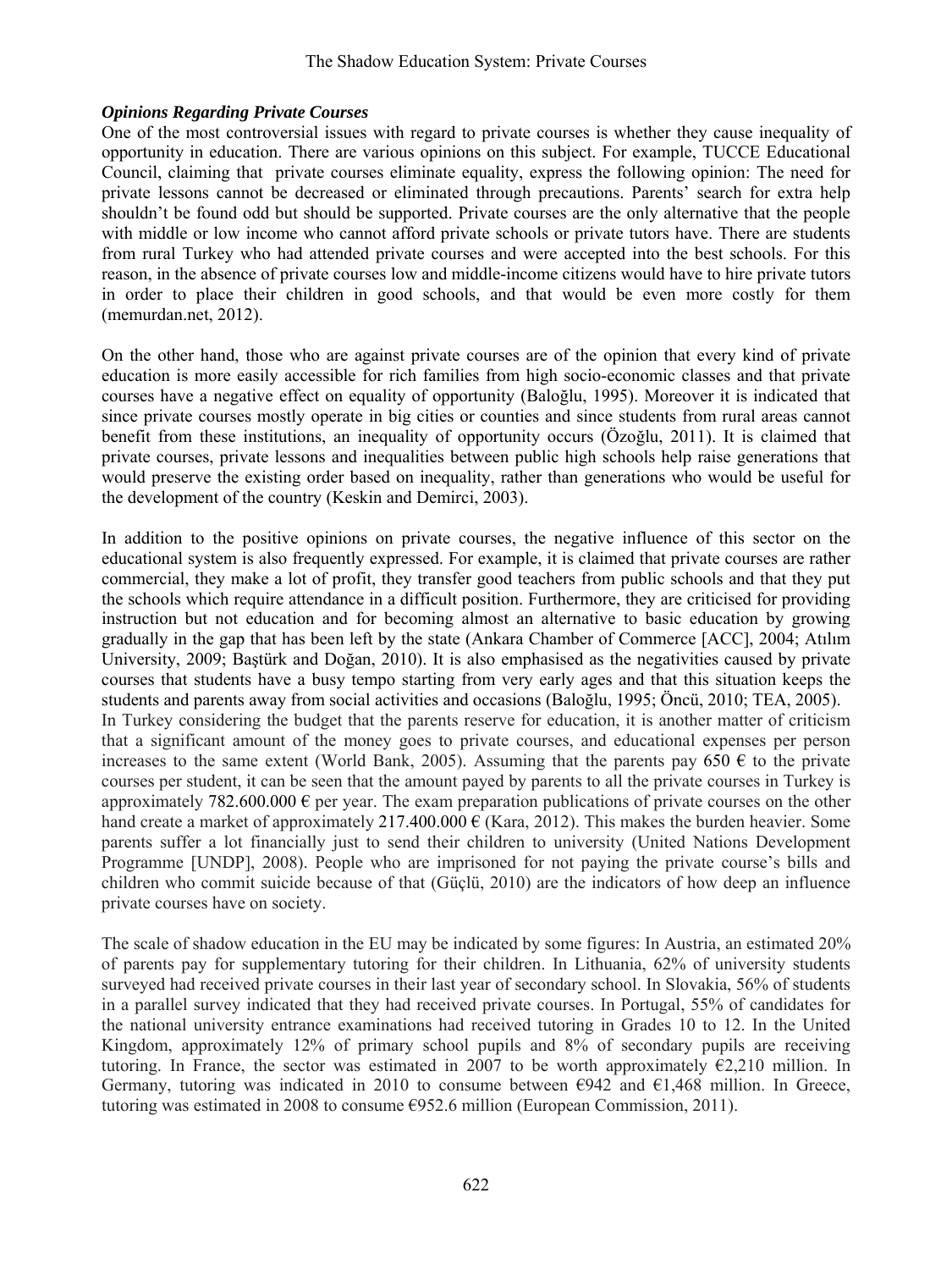Since they have begun to spread in the mid 1960s in Turkey (Duman, 1984) private courses have become one of the most debated institutions of our educational system in relation to issues such as their place in the educational system, their significance and function. Those debated issues are also worth researching. Thus it is possible to come across various studies related to private courses in Turkey. These studies touch upon various issues such as the effects of private courses on the students' success in admission to universities (Morgil, Yılmaz and Geban, 2001), the contribution of pilot tests in private courses to the students' success (Morgil, Yılmaz, Seçken and Erökten, 2000; Özgüven 1977), the comparison of the general objectives of private courses and Turkish educational system (Büyükbaş, 1997), parents' opinions of and expectations from private courses (Dağlı, 2006), students' opinions of private courses (Cenk, 2005), the organisational attachment and occupational fulfillment of the private course teachers (Demirtaş, 2010), the functions of private courses (Duman, 1984), their place in the Turkish educational system (Doğan, 2002), the relations between university entrance exams and private courses (Ortaş, 2006), the contribution of private courses on geography (Turan and Alaz, 2007), mathematics (Umay, 2000), biology (Yeşilyurt, 2008) education.Further, there are studies which focus on private courses from different perspectives (Atılım University 2009; ACC 2004; Gök, 2006).

It is possible to come across various studies related to private courses. Chen (1978) and Wu (1978) are early investigaters on this topic. They were followed more recently by Wang (1983), Stevenson and Baker (1992), Huang (1993), Wu (1993), Bray (1999, 2003, 2006), Bray and Kwok (2003), Silova and Bray (2006). Hsieh (2001) was reearch the effect of private courses on students' mathematics achievement. Chen (2002) and Bray (2007) also coined the word "shadow education" for the supplementary private courses since it develops parallel to the mainstream education but with different characteristics.

Debates on private courses continue today as they did in the past. The current agenda is to close down the private courses and turn these institutions into private schools via incentives. As Özoğlu indicates (2011), private courses are institutions which grow every year and currently educate millions of students. In our country the inclination of students and parents towards these institutions depends on rather complex and interrelated factors. Today, in order to have wholesome debates on private courses which are ongoing today and which come up again in each exam period, first and foremost the reasons behind the demand for private courses and then the social, pedagogical and economic effects of these institutions should be scrutinized.

### *The Goal of the Study*

In this work, unlike in other works, private schools are discussed from the point of view of the parents. It is expected that the results of this work will help private courses evaluate themselves, will contribute to the debate of closing, keeping open or restructuring these institutions and will help the state question the place of not only its own schools but also private courses in the educational system. The purpose of this study is to determine the opinions of those parents who have children in private courses with regard to these institutions. To this end the study attempts to find answers to the following questions:

- $\blacksquare$  The socio-economical and socio-cultural status of the parents in Turkey,
- $\blacksquare$  The opinions of the parents on private courses,
- $\blacksquare$  The parents' expectations from private courses,
- Their reasons for sending their children to these private courses

### **2. Method**

The research is a descriptive study based on the survey model. Survey models are approaches that aim at describing either a past or an ongoing situation as they exist. The event, individual or object subject to the study is defined within its own circumstances and as it is (Karasar, 2002). If the purpose of a study is to make descriptions related to many objects or people, the survery model is considered the most suitable model (Balcı, 1995).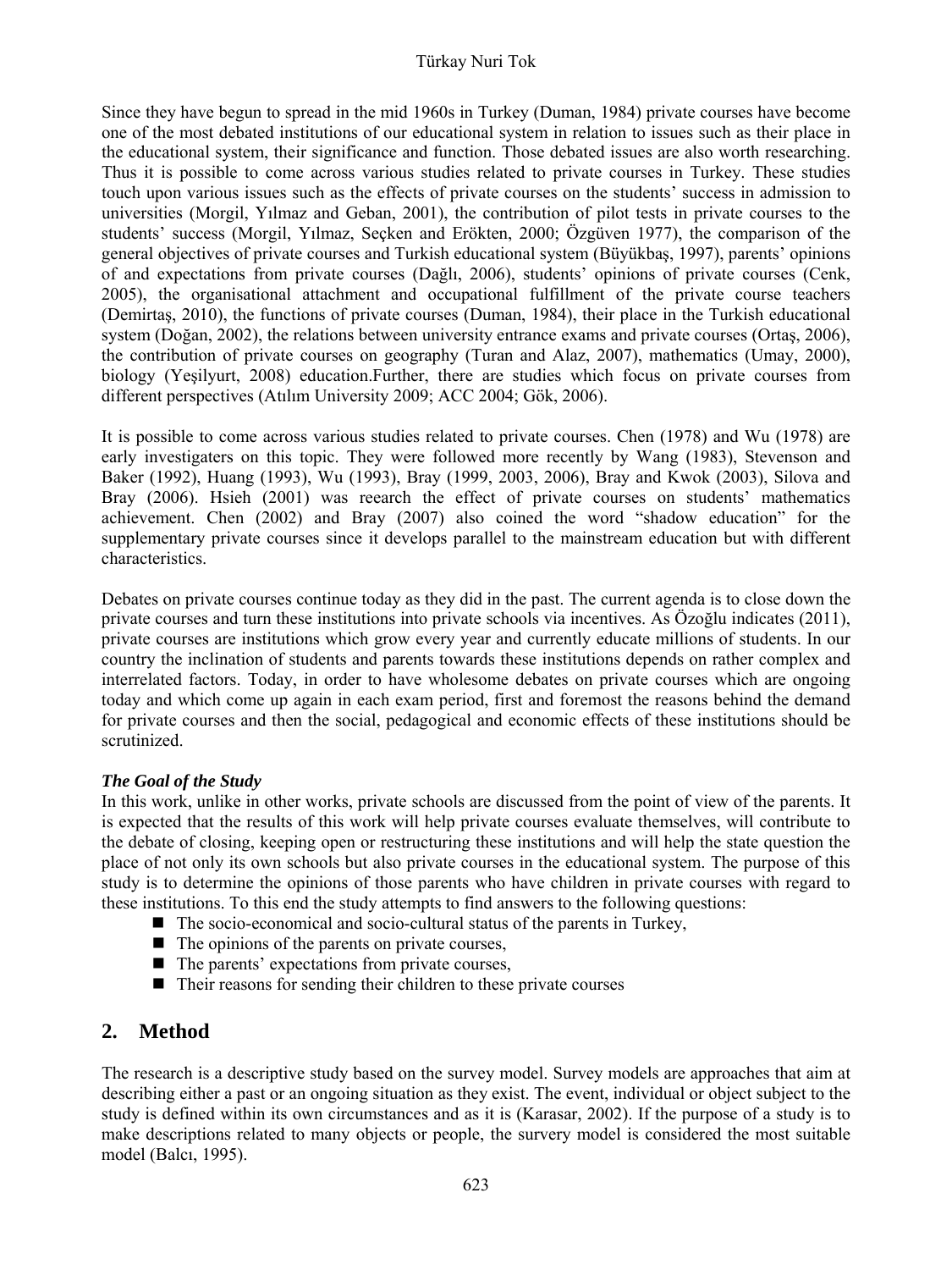### *Participants*

The participants of the study consist of the parents who have sent students to 54 different private courses (MoNE 2010) active in Denizli, Turkey in 2010-2011 academic year. Private courses in Turkey are divided into two groups as mass and group private courses. In mass private courses there are classes of 20-25 students or more, while in group private courses lessons are carried out in small groups of 3-5 students. Therefore the course fees vary. Group private courses enroll students for 4-5 times more fees than mass private courses. The subject of this study is the mass private courses.

In the study "proportional cluster sampling" method is used. Each of the six private courses chosen without prejudice among mass courses is considered a cluster and samples of similar proportions are gathered from each private course. As a result, 784 parents are used as samples for the study.

### *Data collection*

The means of data collection has been prepared based on "The Survey of Determining Parents' Opinion of and Expectations from Private Courses" developed by Dağlı (2006). The scale is divided into four parts. In the first part there are questions related to "Personal Information". In the second part the questions are related to "The Parents' Opinions of Private Courses", in the third part to "The Parents' Expectations from Private Courses", in the fourth part to "The Reasons Parents Send Their Children to Private Courses". The accepted reliability coefficient is calculated as .89 and thus the scale has been found extremely reliable, since having a reliability coefficient of 0.70 or higher is considered an indicator of the scale's reliability (Büyüköztürk, 2002; Gorsuch, 1983).

### *Data analysis*

In data analysis SPSS 16.0 program is used. Frequency (f) and percentages (%) with regard to each subproblem are found. Comments and suggestions are made in the light of the obtained data.

## **3. Findings and Comments**

### *Personal Information*

Among the parents who participated 45,7 % are the fathers, 45,9 % are the mothers, and 8.4 % are the other relations (e.g. brother, sister, uncle) (Table 1). The fact that the percentage of the mothers and fathers who have filled the questionnaires are close, may indicate that everyone has an equal say in the family. In a similar study conducted by Dağlı (2006) 61 % of the questionnaires are filled by the fathers and 28 % by the mothers. The reseaercher's comment on this result is that "there isn't a democratic family structure and the patriarchal family structure dominates on the level of decision-making."

| <b>Table 1. The Parents' Relation to Students</b> |     |      |  |
|---------------------------------------------------|-----|------|--|
| <b>Relation to Student</b>                        |     | %    |  |
| Father                                            | 358 | 45,7 |  |
| Mother                                            | 360 | 45,9 |  |
| Other                                             | 66  | 8,4  |  |
| TOTAL                                             | 784 | 100  |  |

It is observed that most of the students who are sent to private courses are male (56 %) (Table 2). In Dağlı's study (2006) too, most of the students who attend private courses are male (60 %). It may be assumed that the cause of this result is that parents are more persistent and supportive in their sons' education, but that girls cannot get the same support from their families after a few failures, thus their parents don't continue sending them to private courses. Therefore it can be said that students who continue private courses are mostly male, some of the female students do not continue their secondary education after primary school and consequently the effect of a male-dominated society is observed here as well.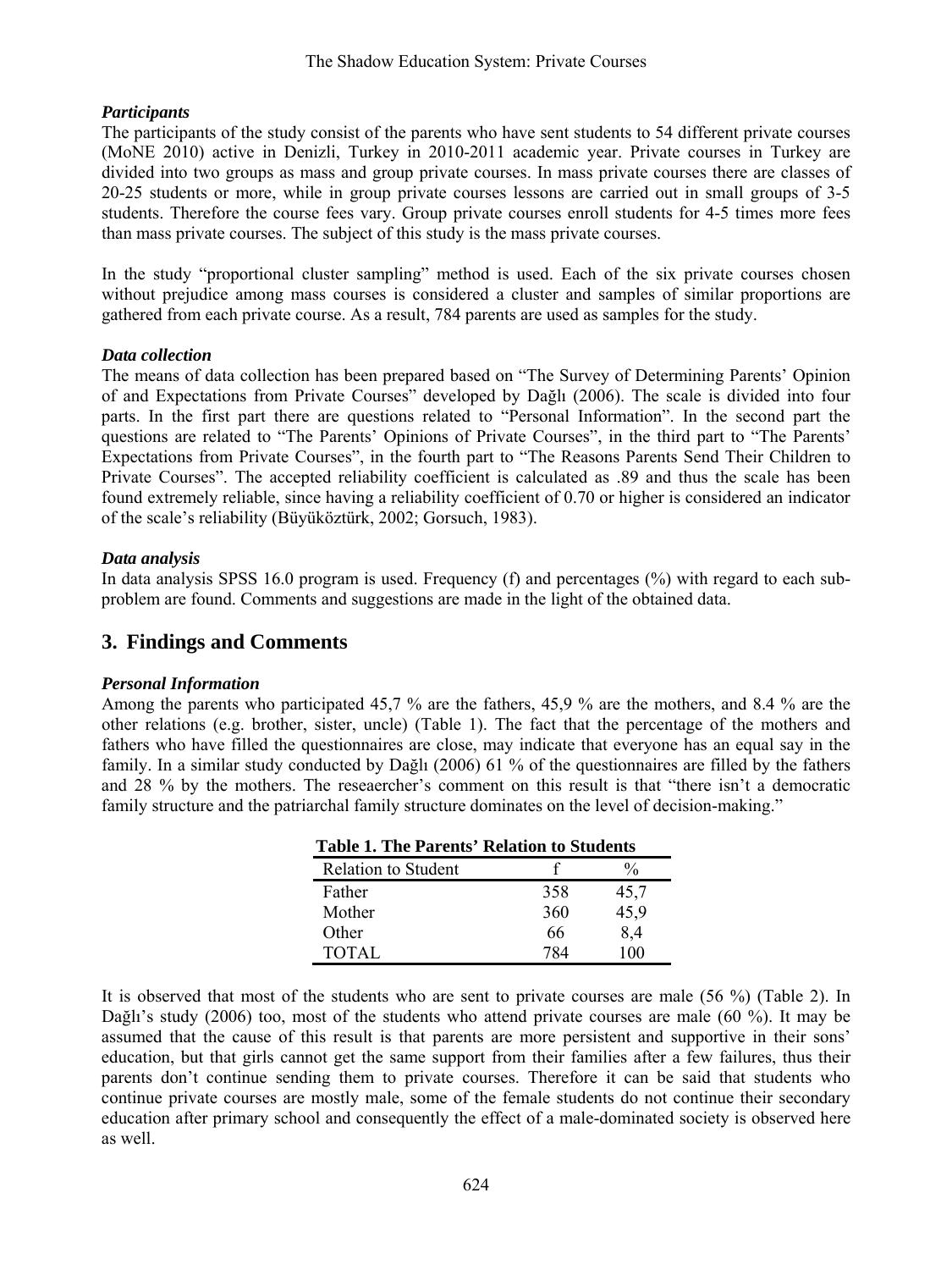In the MoNE (2010) data as well it is seen that the ratio of female and male students in primary education is not very different, however in secondary education the rate of male students are significantly high. It is possible that compulsory primary education may have prevented the gender difference to the male students' advantage. However, it is observed that as of today, since secondary education is not compulsory, male students have a higher rate of schooling. Thus the right to education which is mostly given to male students is the same for private courses as it is for schools. Male students are given the right to education by their parents more than the female students.

| <b>Table 2. The Gender of the Students</b> |     |      |
|--------------------------------------------|-----|------|
| Gender of Student                          |     |      |
| Female                                     | 342 | 43,6 |
| Male                                       | 442 | 56,4 |
| <b>TOTAL</b>                               | 784 | 100  |

Most of the students attending private courses (42 %) are students who attend public high schools (Table 3). It can also be seen in the research of Dağlı (2006) and ACC (2004) that students who attend private courses are usually public high school students. The fact that public high school students have lower academic success rates compared to the students of Private High Schools, High Schools of Science or Anatolian High Schools, has increased their demand for private courses; furthermore, the higher rate of schooling in public high schools may also be effective on that.

**Table 3. The Type of School Parents' Children Attend** 

| Type of School         |     | %    |
|------------------------|-----|------|
| Public High School     | 328 | 41,8 |
| Private High School    | 24  | 3,1  |
| High School of Science | 20  | 2,6  |
| Vocational High School | 198 | 25,3 |
| Anatolian High School  | 214 | 27,3 |
| TOTAL                  | 784 | 100  |

It is observed that nearly half of the participant students' mothers (45 %) and 28 % of their fathers only got primary education; 14 % of the mothers and 28 % of the fathers are university graduates. There is a similar finding in Dağlı's (2006) research. Nearly half of the mothers who participated in that research are either literate or got primary education (41 %), 37 % of the fathers are either literate or got primary education, and 21 % are university graduates. The education level of the mothers of students attending private courses are lower than the education level of their fathers. In other words, of the mothers the number of those who received higher education is one half of the fathers' (Table 4). As of 2008-2009 academic year, the gender gap in higher education is 6.7 %. Although gender ratio has increased from 0,71 to 0,81 in the last decade, the gender difference to the disadvantage of females still continues and it is extremely high (Kavak, 2010).

| Table 4. The Education Level of the Parents |     |                    |     |                    |  |
|---------------------------------------------|-----|--------------------|-----|--------------------|--|
| <b>Education Level</b>                      |     | Mother's Education |     | Father's Education |  |
|                                             |     | $\frac{0}{0}$      |     | $\%$               |  |
| Illiterate                                  | 20  | 2,6                |     | 0,5                |  |
| Primary School                              | 352 | 44,9               | 186 | 23,7               |  |
| Secondary School                            | 134 | 17,1               | 156 | 19,9               |  |
| High School                                 | 166 | 21,2               | 216 | 27,6               |  |
| University                                  | 112 | 14,3               | 222 | 28,3               |  |
| <b>TOTAL</b>                                | 784 | 100                | 784 | 100                |  |

**Table 4. The Education Level of the Parents**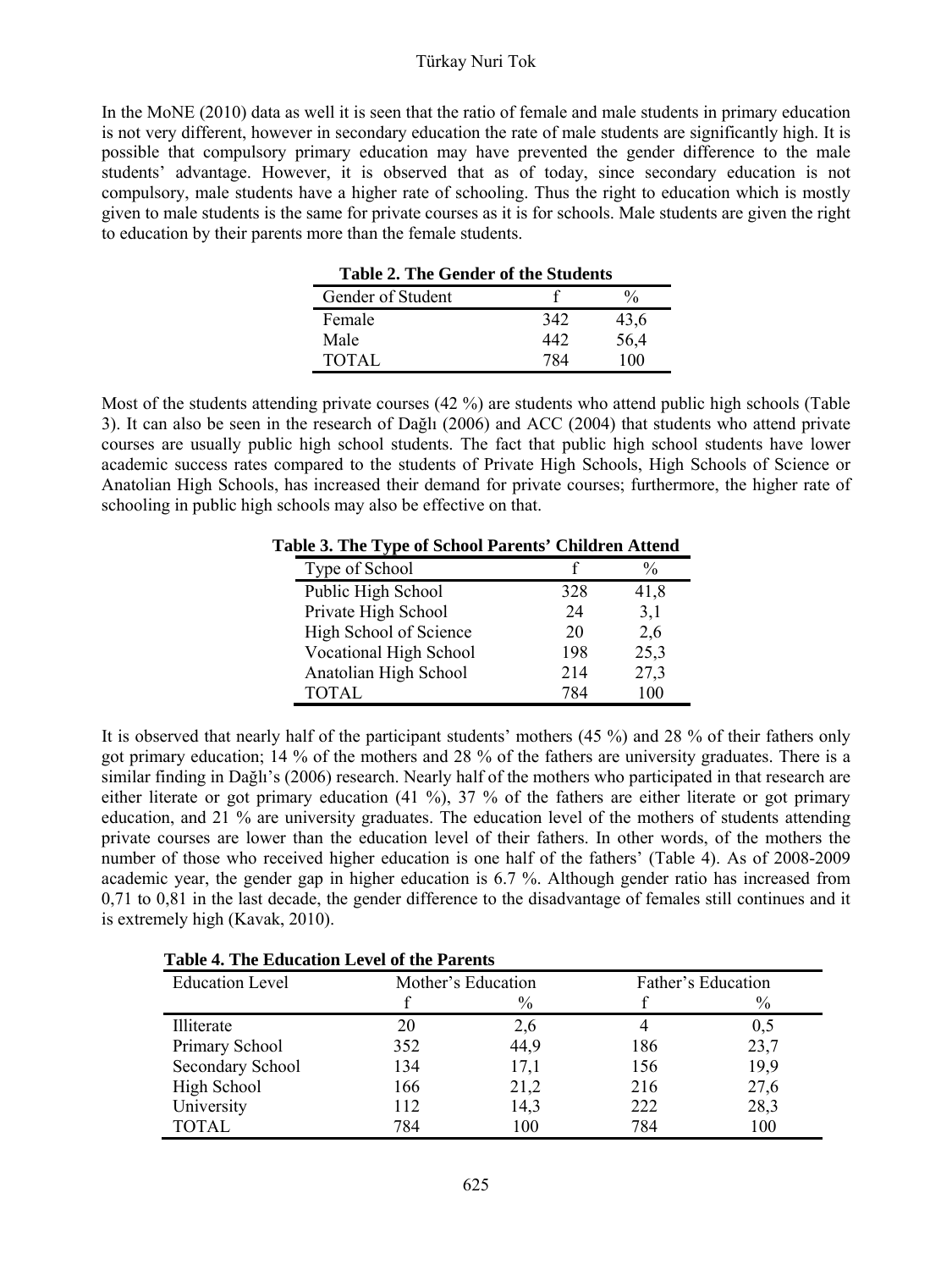It is observed that among the families of the students included in the study mostly the fathers work (70 %) (Table 5). Very few number of working mothers may be a result of the fact that their spouses do not want them to work. Another possibility may be that the higher education level of the fathers makes it easier for them to find jobs, and the lower educational level of the mothers decreases their chances to work.

| <b>Employment Status of the Parents</b> |     | $\frac{0}{0}$ |
|-----------------------------------------|-----|---------------|
| Both employed                           | 176 | 22,4          |
| Only the father is employed             | 548 | 69,9          |
| Only the mother is employed             | 28  | 3,6           |
| Both unemployed                         | 32  | 4.1           |
| <b>TOTAL</b>                            | 784 | 100           |

**Table 5. The Employment Status of the Parents** 

When the average monthly income of the parents whose children attend private courses is taken into consideration, it has been determined that more than half of them (67 %) have an income below 650  $\epsilon$ (Table 6). The result is not very different in the studies of Temel (2002), Dağlı (2006), Tansel and Bircan (2006). These studies indicate that most of the students who attend private courses are the children of either middle or low-income families. Regarding the fact that for 2010 February, when this study was conducted, the hunger threshold for a family of 4 was 396  $\epsilon$  and the poverty threshold was 1.053  $\epsilon$ (Memur-Sen 2010); it can be observed that the income of these families are below the hunger and even poverty threshold.

In Table 6 parents with less than 217  $\epsilon$  monthly income can be seen (5 %). The question how these people send their children to private courses may come to mind. It might be possible to answer that question as follows: All private schools are legally obliged to educate at least 5 % of their students for free. The students of these parents may be the ones benefiting from the 5 % quota of the private courses.

It should be emphasized that those attending private courses are the children of families with lower income. One reason for low-income families to send their children to private courses may be that they have no other choice than giving their children an education. As Dağlı (2006) also suggests, today universities are considered employment centers.

The fewer number of students with high-income families in the participant private courses may be caused by the following: These parents might be sending their children to private schools or providing them academic support by hiring private tutors. Another reason may be that these students are sent to group private courses which require higher fees and which are not included in this study.

| Table 6. Average Monthly Income of The Family |     |               |
|-----------------------------------------------|-----|---------------|
| Family's Monthly Income                       |     | $\frac{0}{0}$ |
| (Turkish Lira [TL] / Euro [€])                |     |               |
| Less than 500 TL (217 $\epsilon$ )            | 40  | 5,1           |
| 500-1000 TL (217-435 $\epsilon$ )             | 310 | 39,5          |
| 1001-1500 TL (435-650 $\epsilon$ )            | 178 | 22,7          |
| 1501 TL (650 $\epsilon$ ) and higher          | 256 | 32,7          |
| <b>TOTAL</b>                                  | 784 | 100           |

When the opinions of the participants are considered, more than half of the parents (56 %) indicate that it is partially difficult for them to afford the course fees, and 24 % indicate that their budget is affected to a great extent. Those who indicate that their budget is not affected are a minority (21 %) (Table 7). The fact that the financial status of the families are not very good can be seen in the responses indicated in Table 6. Therefore it is natural for the budgets to be shaken. Apparently, families make serious sacrifices of their own living standards in order to have their children placed in universities (Dağlı, 2006). They do not want to deprive their children from this right so that they can have a better future.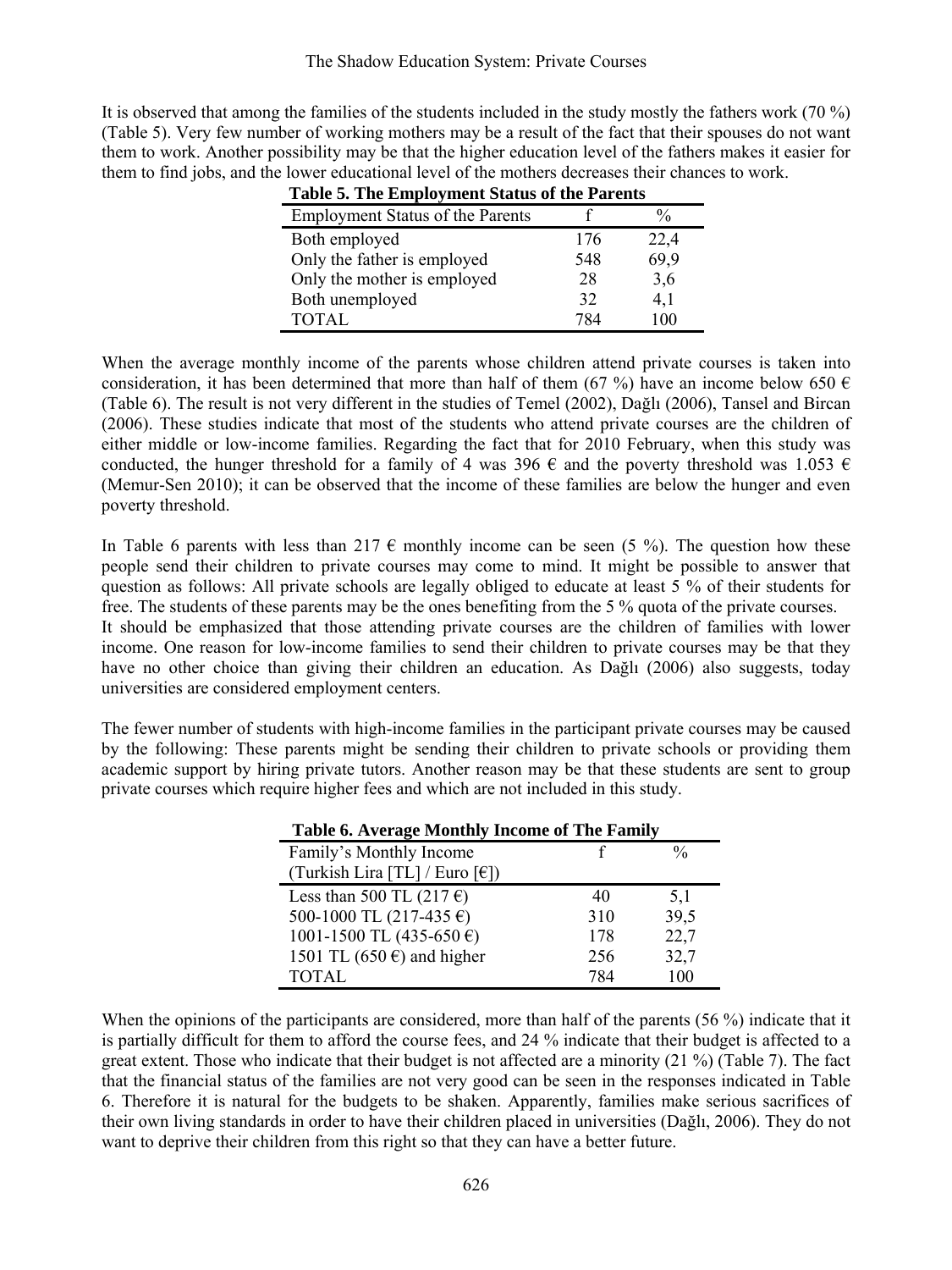| Effect of Course Fees on the |     | $\frac{0}{0}$ |
|------------------------------|-----|---------------|
| Budget                       |     |               |
| Serious                      | 186 | 23,7          |
| Partial                      | 436 | 55,6          |
| No effect                    | 162 | 20,7          |
| <b>TOTAL</b>                 | 784 | 100           |

Nearly half of the families of participant students (49,2 %) have one children in a private course. However it is seen that those who send 3 or more children to private courses are not many (9,3 %) (Table 8). It can also be seen in Dağlı's (2006) study that those who send one child to a private course are more in number (69 %). It has already been established in the light of previous data that the financial situation of the participant families were not very good. It may be for this reason that families give this chance to the more successful children or to their sons. This may also be the reason that the number of those who send one child to a private course is higher.

| Number of Children |     |  |
|--------------------|-----|--|
|                    | 386 |  |
|                    | 324 |  |
| 3 or more          | 74  |  |
| TOTAL              |     |  |

**Table 8. Total Number of Children Attending or Attended Private Courses** 

It has been determined that most of the students who attend private courses (70 %) are juniors or seniors in high school. It is observed that the freshman and the sophomores, and high school graduates attending private courses are lower in number (Table 9). During their transition period from primary to secondary school, the exams they study to enter a good secondary institution and the stessful situation they get in while preparing for these exams are overwhelming for the students. Therefore, the freshman and the sophomores may wish to have a rest after these exams and postpone preparations for a new exam. As another reason, the parents might be worried about decreasing their children's motivation by sending them to private courses for 4 years of their secondary education. High school graduates, on the other hand, when they fail after attending private courses for a while, might be choosing to prepare on their own without attending any course.

| rabic 9. Grauc of the Child Attenuing Frivale Course |     |               |
|------------------------------------------------------|-----|---------------|
| Grade                                                |     | $\frac{0}{0}$ |
| Freshman                                             | 44  | 5,6           |
| Sophomore                                            | 94  | 12,0          |
| Junior                                               | 224 | 28,5          |
| Senior                                               | 322 | 41,1          |
| Graduate                                             | 100 | 12,8          |
| <b>TOTAL</b>                                         | 784 | 100           |

**Table 9. Grade of the Child Attending Private Course** 

It is observed that more than half of the participant students (52,3 %) attend private courses for a year.  $\frac{1}{4}$ of the rest attend for 2 years, and approximately 23 % attend private courses for 3 years or more (Table 10). As seen in the previous table, most of the attending students are seniors. Therefore, most of the students attending private courses for a year may consist of senior students.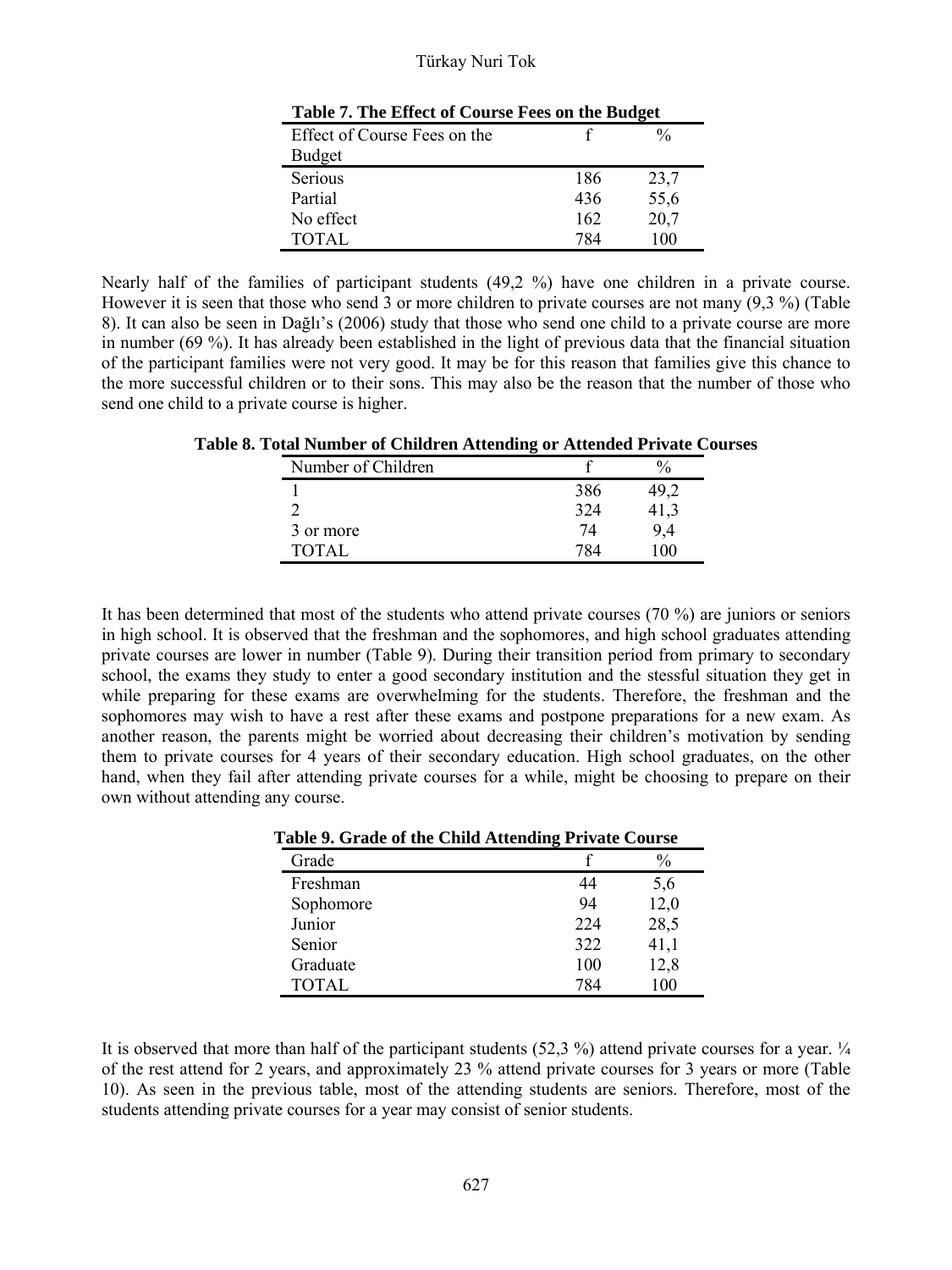#### The Shadow Education System: Private Courses

| Duration of Attendance |     | $^{0}_{0}$ |
|------------------------|-----|------------|
| l year                 | 410 | 52,3       |
| 2 years                | 196 | 25,0       |
| 3 years or more        | 178 | 22,7       |
| TOTAL                  | 784 |            |

**Table 10. The Duration of the Child's Attendance to Private Courses** 

It is observed that during this problem-solving process, when choosing the private course for the student to attend, the family makes the decision together with the child (78 %) (Table 11). This is a pleasing situation because including the children in the decision-making process of the family helps the children gain self-respect, become responsible and active citizens and individuals who communicate well, respect the rights of others, make and apply collective decisions for the society's benefit. Furthermore, this outcome indicates the improvement of democracy within the family.

| Table 11. Who Makes the Choice of Private Courses |     |               |
|---------------------------------------------------|-----|---------------|
| Choice of Private Course                          |     | $\frac{0}{0}$ |
| Family and child together                         | 612 | 78.1          |
| Family alone (parents)                            | 108 | 13,8          |
| Child alone                                       | 64  | 8,2           |
| <b>TOTAL</b>                                      | 784 | 100           |

**Table 11. Who Makes the Choice of Private Courses** 

### *The Parents' Opinions of Private Courses*

Almost 67 % of the parents included in the study claim that private courses provide more exam techniques, more than half of them (58 %) claim that as long as exams exist private courses will exist, and that private courses fill the gap left by schools  $(56 \%)$ . Almost all the participants  $(89 \%)$ , on the other hand, oppose the view that "schools should be closed since students attend private courses as much as they attend schools." 78 % of the parents do not see private courses as an alternative to schools and a great majority of parents (82 %) seem to object to the frequently expressed idea of closing down the private courses (Table 12).

Other studies (Büyükbaş, 1997; Cenk, 2005; Dağlı, 2006; Baştürk ve Doğan, 2010) come to the conclusion that private courses rather teach exam techniques. Furthermore, in Dağlı's (2006) study nearly all of the parents indicate that private courses fill the gap left by schools and 77 % indicate that private courses will exist as long as there are exams. It can be understood, therefore, that the parents in either study do not have very different opinions on these issues. The conclusion of the research conducted by TEA (2005a) seems to support the present study. The students, parents and teachers who participated in that reasearch indicate that attending private courses is absolutely necessary to succeed in the university exams; further, that school managers encourage students to attend private courses.

According to the questions that are answered, parents consider the function of schools and private courses as completely different. Private schools are seen as institutions that prepare the students for the exams and support the schools, whereas schools are institutions where the foundation of education is established and whose significance cannot be overlooked. Parents thus accept the schools as institutions which fulfil certain important needs of their children. Similarly, managers of private courses suggest that the function of these courses is not to replace schools but to complement them (Özdebir, 2000). It is understood that they have similar opinions as the parents on this issue.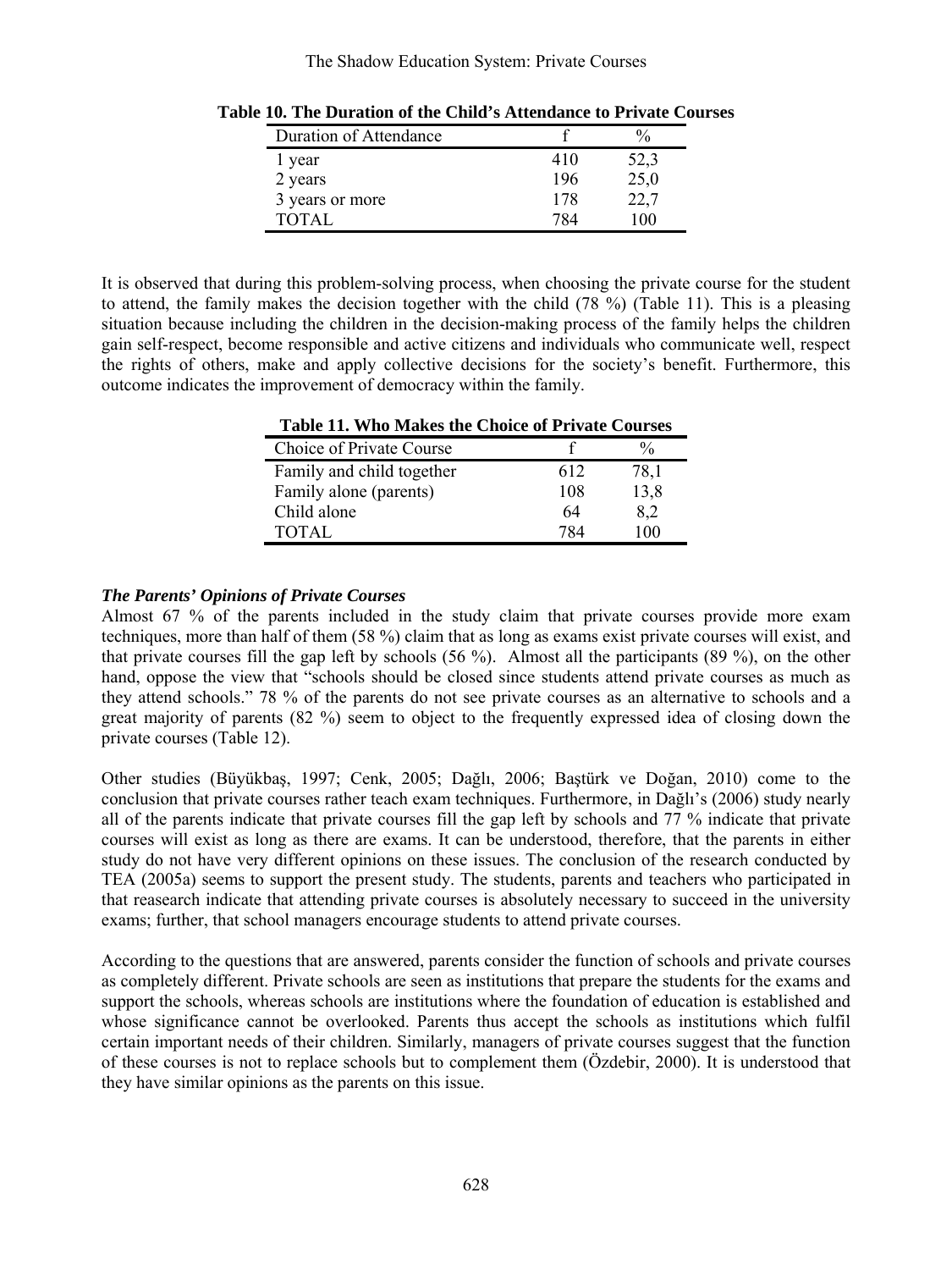| Table 12. Parents' Opinions on Private Courses |  |  |
|------------------------------------------------|--|--|
|------------------------------------------------|--|--|

| Opinions                                                                                                 |     | Yes  |     | No            |  |
|----------------------------------------------------------------------------------------------------------|-----|------|-----|---------------|--|
|                                                                                                          |     | $\%$ | f   | $\frac{0}{0}$ |  |
| 1. Private courses rather provide exam techniques.                                                       | 524 | 66,8 | 260 | 33,2          |  |
| 2. As long as there are exams, there will be private courses.                                            | 454 | 57,9 | 330 | 42,1          |  |
| 3. Private courses fill the gap left by schools.                                                         | 440 | 56,1 | 344 | 43.9          |  |
| 4. Private courses can't be closed down, they are a part of the<br>educational system.                   | 346 | 44.1 | 438 | 55,9          |  |
| 5. Private courses are more successful at helping students pass<br>their exams.                          | 326 | 41,6 | 458 | 58,4          |  |
| 6. Private courses are an alternative to schools.                                                        | 172 | 21.9 | 612 | 78,1          |  |
| 7. Private courses should be closed down.                                                                | 142 | 18.1 | 642 | 81,9          |  |
| 8. Schools should be closed down since students attend private<br>courses as much as they attend school. | 90  | 11.5 | 694 | 88,5          |  |

### *The Parents' Expectations from Private Courses*

When the parents' expectations from a private course are considered, the most important expectation they have is that it should "help the children enter university" (71 %). Moreover, they expect a private course to "help the children acquire productive studying habits" (68 %) and to "help the children with their schoolwork" (65 %). It is understood that a majority does not expect a private course to "improve the children's abilities" (69 %) or to "value communication with the parents" (61 %) (Table 13). What they are most concerned with is to have their children enter a university.

As established also in the research of TEA (2005b), the perception that "success in life is not possible without university education" is rooted in society. Furthermore, it is seen as a necessity to have higher education in order for the children to gain a status in society (Cenk, 2005). Parents, by sending their children to university, in a sense, wish to guarantee their future. All those reasons may have led the parents to choose the "help the children enter university" item as their expectation from a private course.

| Expectations                                                  |     | Yes  |     | No   |  |
|---------------------------------------------------------------|-----|------|-----|------|--|
|                                                               |     | $\%$ |     | $\%$ |  |
| To help the children enter university                         | 576 | 70.9 | 228 | 29,1 |  |
| To help the children acquire productive studying habits<br>2. | 536 | 68,4 | 248 | 31,6 |  |
| To help the children with their schoolwork<br>3.              | 506 | 64,5 | 278 | 35,5 |  |
| To give the children a good education<br>4.                   | 424 | 54,1 | 360 | 45,9 |  |
| To provide good counselling for the children<br>5.            | 402 | 51.3 | 382 | 48,7 |  |
| To raise the children as successful individuals<br>6.         | 348 | 44.4 | 436 | 55,6 |  |
| To contribute to the personal development of the children     | 336 | 42.9 | 448 | 57,1 |  |
| To provide good careers for the children<br>8.                | 320 | 40,8 | 464 | 59,2 |  |
| To value communication with the parents<br>9.                 | 308 | 39,3 | 476 | 60,7 |  |
| 10. To improve the children's abilities                       | 246 | 31.4 | 538 | 68.6 |  |

### **Table 13. Parents' Expectations from Private Courses**

### *The Reasons Parents Send Their Children to Private Courses*

When the reasons for the participants to send their children to private courses are considered, the parents indicate that they do not send their children because transportation is easy (94 %), other people also send their children to private courses (92 %), the fees are affordable (89 %) or because they cannot send them to private schools (87 %); but they send them because they think it is very difficult to succeed in the exams without attending private courses (65 %), the education given at school is insufficient (53 %) and private courses provide good counselling (Table 14). In Dağlı's (2006) study as well, the parents say that they do not send their children "because everybody sends their children to private courses". The main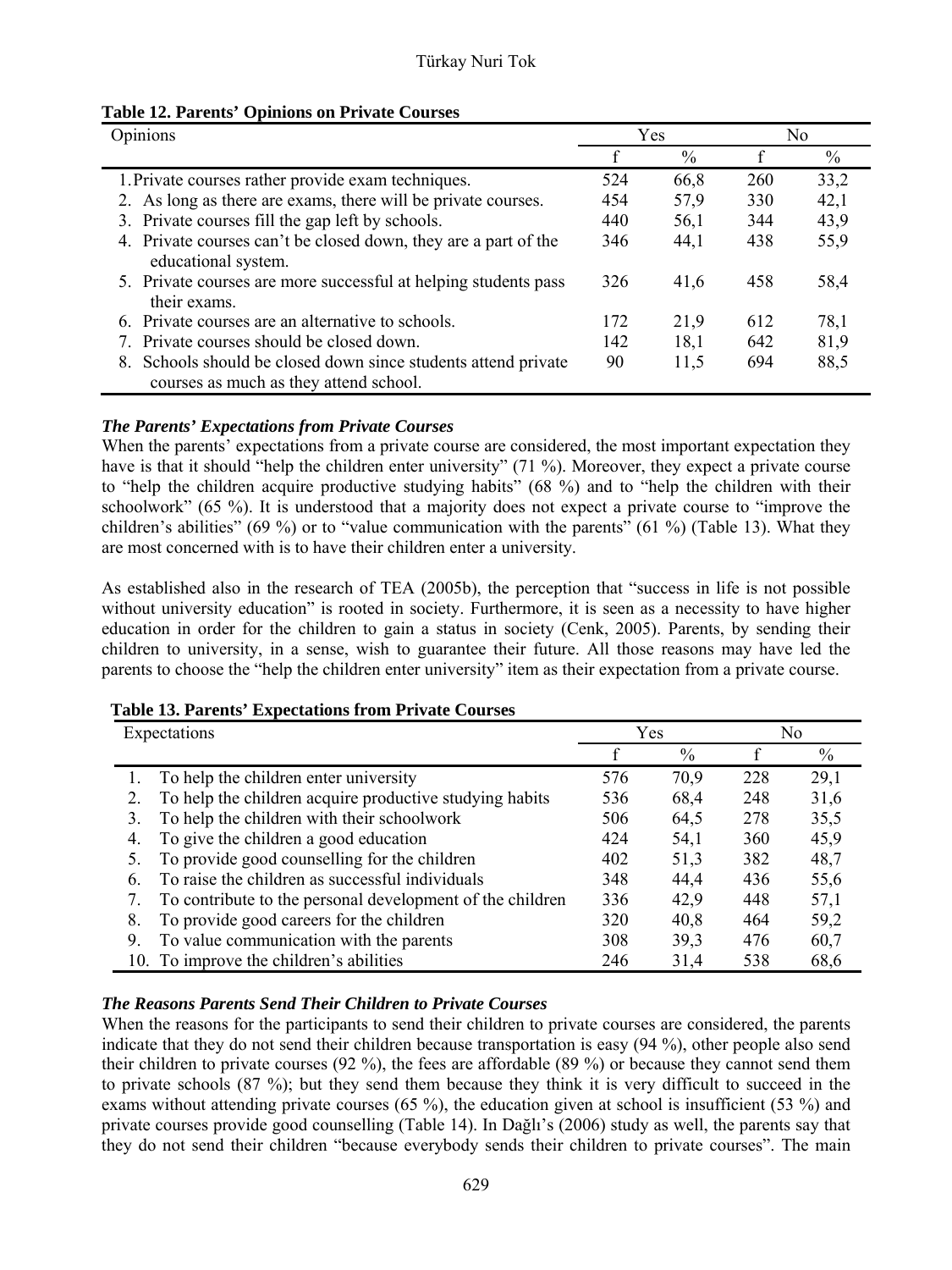reason they send their children is the belief that "it is very difficult to succeed in the exams without attending private courses." In TEA's (2005a, 2005b) studies too a majority of students, parents and especially teachers reveal a hard truth about the educational system suggesting that school education is insufficient for success in the exams and that private courses are replacing schools. Also in other studies it is indicated that high school education is insufficient for success in the university exam (Cenk, 2005) and that one of the most significant reasons for the increasing demand for private courses is the lack of trust in the quality of education given in schools (UNDP, 2008). Thus there is a consistency between the present study and the other studies.

One of the most important reasons for the emergence of private courses as a sector and their proliferation is the exams for transition between different educational levels as well as the content and format of the exams (Özoğlu, 2011). Thus, students who want to succeed in the exams search for the remedy in private courses. Private courses are perceived as the main condition of success in the exams (Baloğlu, 1995).

| Reasons |                                                                                   | Yes         |               | No  |               |
|---------|-----------------------------------------------------------------------------------|-------------|---------------|-----|---------------|
|         |                                                                                   | $\mathbf f$ | $\frac{0}{0}$ | f   | $\frac{0}{0}$ |
|         | It is very difficult to succeed in the exams without<br>attending private courses | 506         | 64,5          | 278 | 35,5          |
| 2.      | School education is insufficient                                                  | 412         | 52,6          | 372 | 47,4          |
| 3.      | Private courses conduct pilot exams                                               | 316         | 40,3          | 468 | 59,7          |
| 4.      | Teachers and managers are qualified                                               | 286         | 36,5          | 498 | 63,5          |
| 5.      | They contribute to the student's personality                                      | 278         | 35,5          | 506 | 64,5          |
|         | development                                                                       |             |               |     |               |
| 6.      | They provide plenty of sources and documents                                      | 258         | 32,9          | 526 | 67,1          |
| 7.      | Sources and documents are of good quality                                         | 256         | 32,7          | 528 | 67,3          |
| 8.      | They value communication with the parents                                         | 228         | 29,1          | 556 | 70,9          |
| 9.      | To have my child make use of his/her spare time                                   | 184         | 23,5          | 600 | 76,5          |
|         | 10. They have dormitories and camping programs                                    | 178         | 22,7          | 606 | 77,3          |
|         | 11. They make social adaptation easier                                            | 170         | 21,7          | 614 | 78,3          |
|         | 12. I can't send them to private schools                                          | 100         | 12,8          | 684 | 87,2          |
|         | 13. Fees are affordable                                                           | 84          | 10,7          | 700 | 89,3          |
|         | 14. Everybody sends their children                                                | 60          | 7,7           | 624 | 92,3          |
|         | 15. Transportation is easy                                                        | 46          | 5,9           | 738 | 94,1          |

# **4. Discussion and conclusion**

In this study in Turkey, which focuses on the opinions and expectations of parents with regard to private courses, it is understood that the students who are sent to private courses are mainly male. Male children are given more opportunities to have higher education compared to female children. Female children should also made to benefit from the same opportunities.

Those who attend private courses are mostly public high school students and seniors. The family makes the choice of the private course together with the child. It is observed that on this issue families behave democratically.

The participant parents claim that private courses provide more exam techniques, that private courses will exist as long as there are exams and that private courses fill the gap left by schools. Just as the participant parents in this study, Baloğlu (1995) also believes that private courses are a separate branch as parallel institutions trying to compensate for the defects of schools. However, the parents think that private courses are not alternatives to schools and that in the educational system schools and private courses fulfil different functions.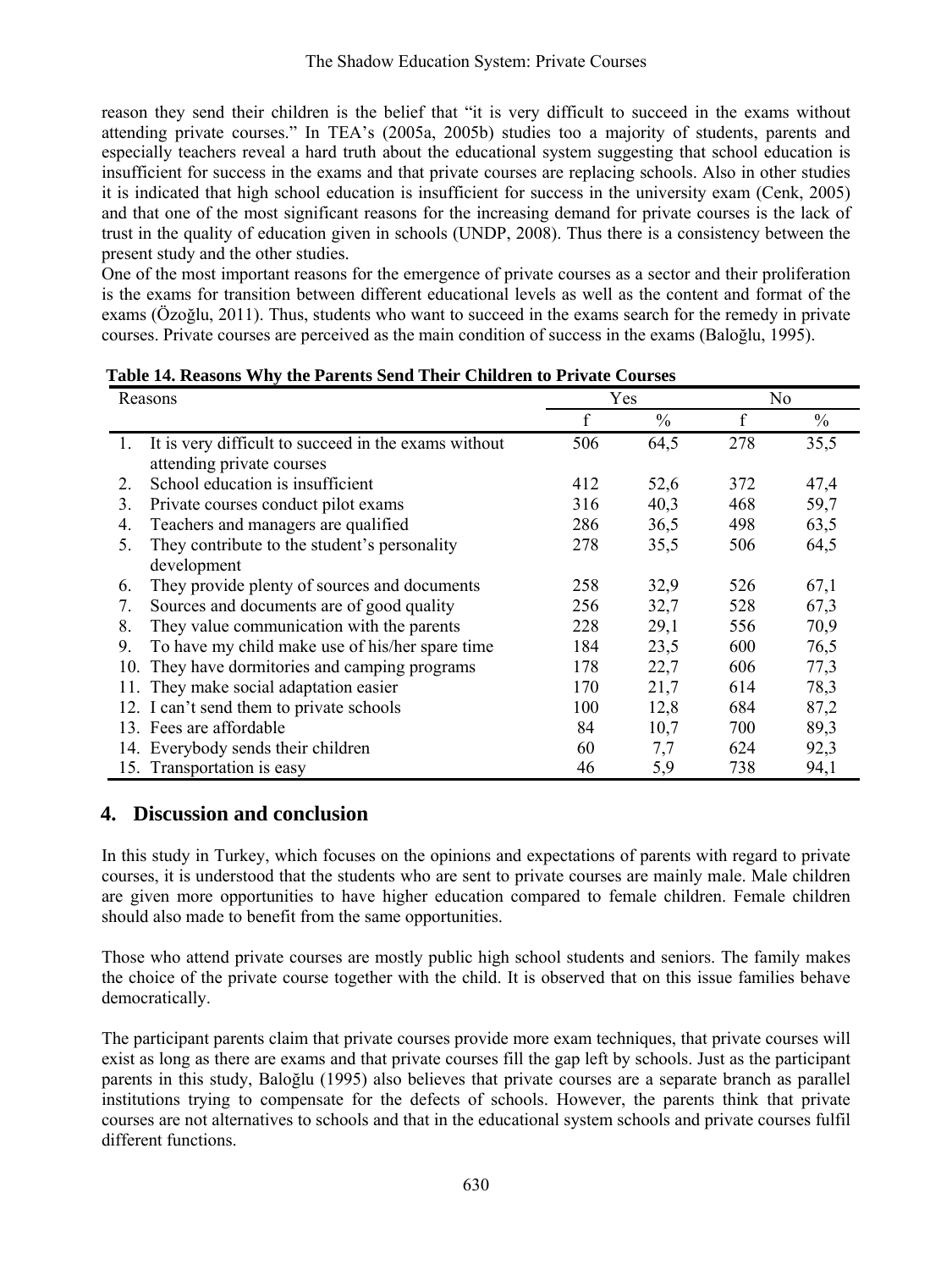The most important expectation of parents from private courses is to get their children to enter university. They also expect them to enable productive studying habits and help the child with his/her lessons at school. When their reasons for sending their children to private schools are considered, it is understood that parents think it is very difficult to succeed in the exams without attending private courses and school education is insufficient.

Considering the qualities of the participant parents, it is observed that the mothers rather have primary education whereas the fathers are either university graduates or have primary education, and that in most families only the fathers work. Private course fees exceed the family budget of most parents. Yet, a majority of students who attend private courses are the children of families with either middle or low income. Since these families would not be able to pay to private schools more than they pay to private courses every year, they force themselves to exceed their budget for one or two years and send their children to private courses. Thus they try to fill the gap their children have in their education. Institutions such as local administrations or non-govermental organisations may lessen the burden of these families to a certain extent by providing educational support to the children of the families in need within the scope of social wellfare projects.

That most of the parents in the study declare they are against closing down the private courses may indicate that in fact they are the ones who make the most benefit from these institutions. Therefore, as Temel (2002) suggests, maybe the actual inequality of opportunity will occur if the private courses are closed down. In reality private courses can be seen as institutions which eliminate inequality of opportunity, since those who have good financial situation will one way or another provide a good education for their children. The ones who will have the real problem will be the families with low income. Besides, if these institutions are closed down, illegal institutions will emerge or private tutors will fill this gap in their homes. For this reason the issue of closing down private courses and turning them into private schools requires lengthy debates, asking the opinions of everyone who will be affected and deep research. Maybe the problems arising from issues such as the format of university entrance exams, the quality of education in public schools and the pass-fail grading system which create the need for private courses should be researched and these problems should be eliminated.

If there are negativities resulting from private courses, new standards might be determined and there may be a restructuring. Inspections can be increased to turn these into more functional institutions which contribute both to the society and to the educational system. Otherwise, as a result of turning private courses into private schools, these schools will be institutions from which only the children of the highincome families will benefit and the rest will remain on the outside. As a conclusion, not everyone will be able to benefit from educational opportunities to the same extent, thus social stratification will increase even further.

### **References**

ACC, (2004). *Private Courses File.* Retrieved from http://www.atonet.org.tr/yeni/index.php?p=235&l=1

- Atılım University. (2009). *In Turkeys' Visions 2023, University Entrance Conference: Problems and Solutions, Suggestions.* Retrieved from http://2023kongreleri.atilim.edu.tr/2023\_vizyonunda\_ universiteye\_giris\_sistemi\_kongre si\_amaci.htm,
- Balcı, A. (1995). *Research in Sosial Science*. Ankara: 72 TDFO Bilgisayar-Press.
- Baloğlu, Z. (1995). *Education in Turkey.* İstanbul: Yeni Yüzyıl.
- Baştürk, S. ve Doğan, S. (2010). Investigating high school teachers' views on cram school *International Journal of Human Sciences. 7(*2). 135-157.
- Bray, M. & Kwok, P. 2003. Demand for private supplementary tutoring: conceptual considerations, and socio-economic patterns in Hong Kong, *Economics of Education Review, 22* (6), 611–620.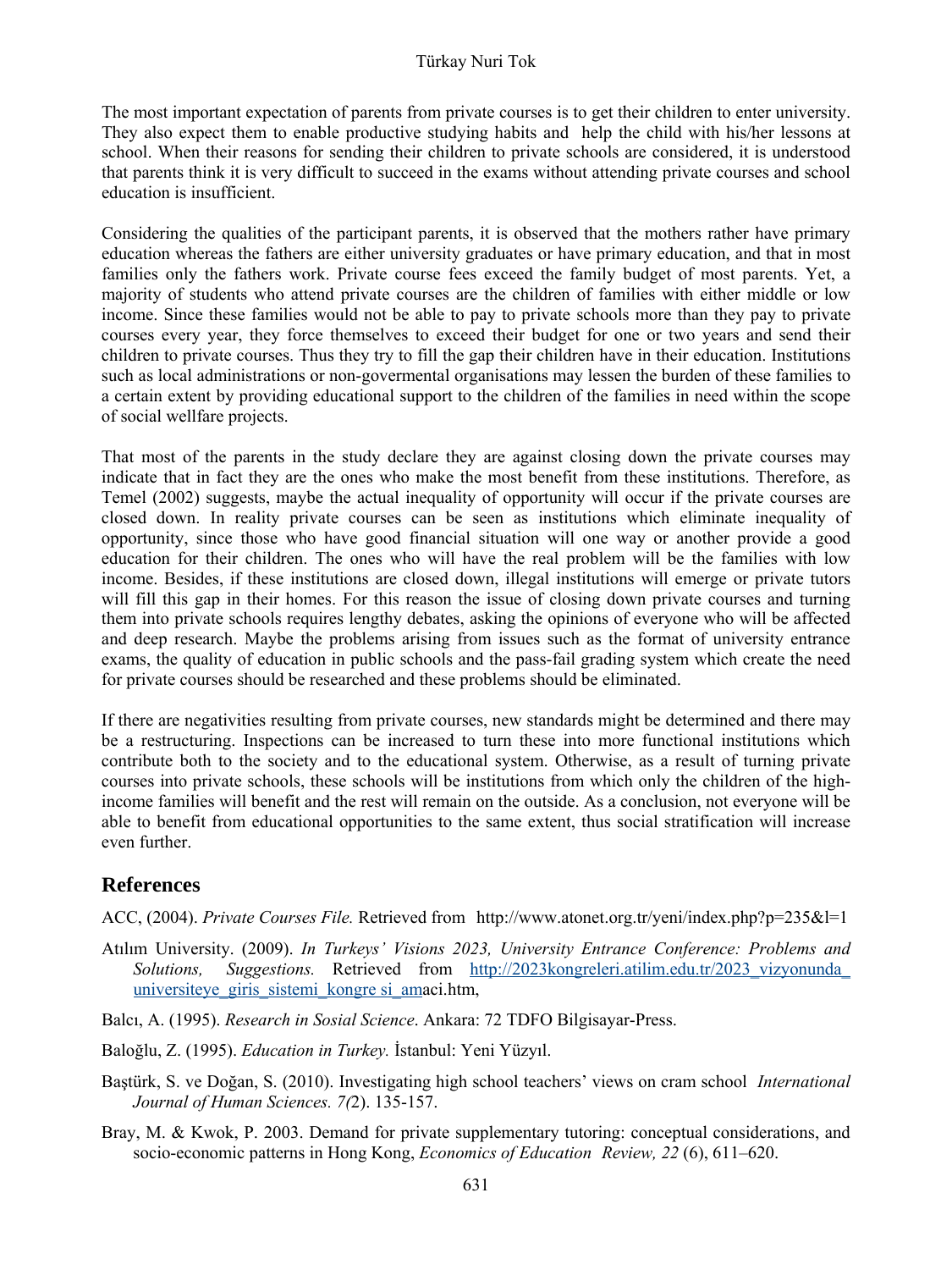- Bray, M. 1999. *The shadow education system: private tutoring and its implications for planners.* Fundamentals of educational planning. Paris: UNESCO International Institute for Educational Planning.
- Bray, M. 2003. *Adverse effects of private supplementary tutoring: dimensions, implications, and government responses*. Paris: UNESCO International Institute for Educational Planning.
- Bray, M. 2006. Private Supplementary Tutoring: Comparative Perspectives on Patterns and Implications, *Compare, 36* (4), 515-530.
- Büyükbaş, N. (1997). Private courses and Aims of the Turkish Education System. *Journal of Contemporary Education.* 229, 23–25.
- Büyüköztürk, Ş. (2002). *Handbook of data analysis.* Ankara: PegemA Publications.
- Cenk, E. (2005). *The vıews of the students preparıng for unıversıty exams on reasons to attend prıvate courses and the educatıonal qualıfıcation of those courses.* (Unpublished master's thesis). Ankara University, Ankara.
- CHE (2013). Universities. Retrieved from http://www.yok.gov.tr/en/content/view/527/222/
- Chen, H. (2002). *Shadow education in taiwan: a study of parental ınvestment and educational achievement.* M. Phil. Thesis, Department of Sociology, Oxford University.
- Chen, L.S. (1978). To consider more in the education of cramming schools. *Min Chu Chao*,*28*(6), 9-11.
- CSPS. (2012). *2012-SSE Quantitative information towards to results of the placement.*Retrieved from http://dokuman.osym.gov.tr/2012OSYS/2012YerlestirmeSayisalBilgileri.pdf,
- ÖZDEBİR, (2000). *Özdebir Journal of Education*. Özdebir Pres.
- Dağlı, S. (2006). *The opinions and expectations of the parentswho send their children to private teaching institution.* (Unpublished master's thesis). Kahramanmaraş Sütçü İmam University.
- Demirtaş, H. (2010). The organizational commitment and job satisfaction among teachers working at private courses. *Inonu University Journal of the Faculty of Education*, *11*(2), 177-206.
- Doğan, O. (2002). *The private courses in Turkey.* (Unpublished master's thesis). Muğla University, Muğla.
- Duman, T. (1984). *The private courses and functions*. (Unpublished master's thesis). Ankara Üniversity, Ankara.
- European Commission, (2011). *The challenge of shadow educatıon.* retrieved from http://www. nesse.fr/nesse/activities/reports/the-challenge-of-shadow-education-1
- Gorsuch, R. L. (1983). *Factor analysis*. Hillsdale: Lawrence Erlbaum Associates
- Gök, F. (2006). Marketing Hope: In the university entrance: Private Institutions. *Journal of Education Science Society*.102–110.
- Güçlü, A. (2010, 06 April). Sn. Başbakan hani öğrenciler 'dershane garabeti'nden kurtarılacaktı? *Milliyet*.
- Güzel, H. & Coskun, H. (2013). Effect of multiple ıntelligence theory-based profiles of technical vocational high school students on their success. *Energy Education Science and Technology Part B: Social and Educational Studies, 5*(1),363-372.
- Hsieh, J. (2001). The effect of cramming schools on students' mathematics achievement. *Journal of National Taipei Teachers College*,*X IV*, 313-338.
- Huang, K.M. (1993). Discussing cramming school. *Hsien Tai Chiao Yu*, *8,* 145-151.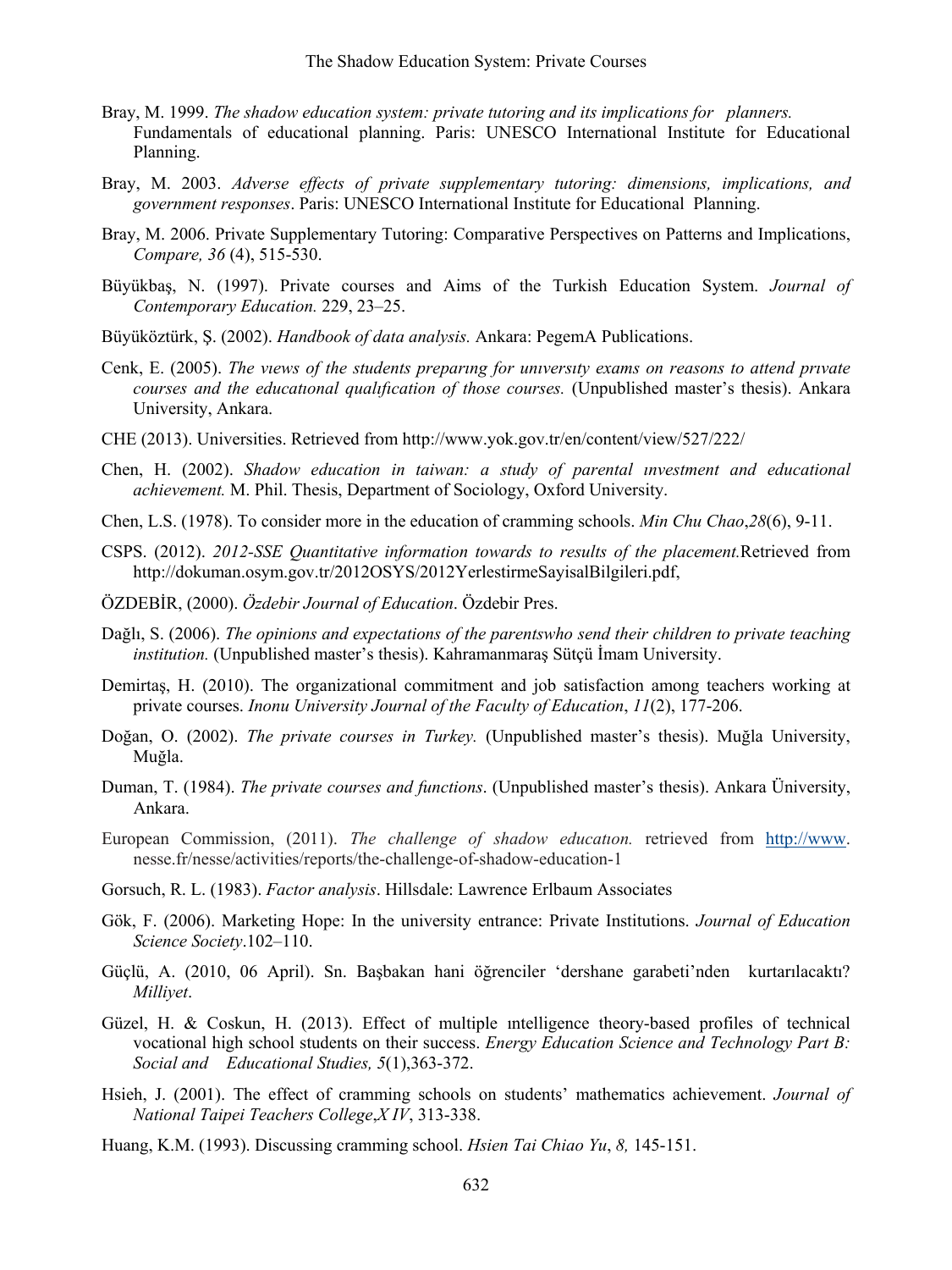- Kara, M. (2012, 11 Eylül). The last bell ringing in classroom will pay 1.8 billion TL. Retrieved from http://www.hurriyet.com.tr/ekonomi/21431271.asp.
- Karasar, N. (2002). *Scientific research method*. Ankara:Nobel.
- Kavak, Y. (2010). *Demography and management towards 2050: Overview of the education system*, İstanbul: TÜSİAD.
- Keskin, N. E. ve Demirci, A.G. (2003). Decayedness in education. KİGEM Evaluation privatization No:1. Ankara: KİGEM.
- Memurdan.net. (2012). TUCCE warned the government on courses. Retrieved from http://www.memurdan.net/haber/tobb-dershaneler-konusunda-hukumeti-uyardi-3453.html.
- Memur-Sen (2010). According to Memur-Sen hunger threshold is 912 TL. Retrieved from http://www.cnnturk.com/2010/ekonomi/genel/03/08/memur.sene.gore.aclik.siniri.912.tl/566781.0/in dex.html.
- MoNE (2000). MoNE private courses type regulation. *Number: 2514 sayılı Journal of Rescript* MoNE (2010). *The private courses be activing in Turkey.* Retrieved from http://ookgm.meb.gov.tr/istatistik/dershane.xls.
- Morgil, İ., Yılmaz, A. ve Geban, Ö. (2001). Effect of private educational institutions on achievement related to university entrance examination. *Hacettepe Üniversity Journal of Education, 21*, 89–96.
- Morgil, İ., Yılmaz, A., Seçken, N. ve Erökten, S. (2000). The measurement of the contribution of OSS practice examinations administered by private teaching institutions and confederation of private teaching institutions to student achievement for university entrance examination. *Hacettepe Üniversity Journal of Education, 19*, 96–103.
- Ortaş, İ. (2006). OSS dead-end and private course sector. Retrieved from http://turk.internet.com/haber/yazigoster.php3?yaziid=15754,
- Öncü, O. (2010, 7 Nisan). Wheel of education. Günlük Evrensel (Genç Hayat), p.3.
- Özgüven, E. (1977). The effect of private courses to university entrance. *H.U Journal of Social Science,* Ankara, 30.
- Özoğlu, M. (2011). *Private courses: come up again with shadow education system*. (Number:36). SETA:Ankara.
- Özsumul, M. (2012). Developments in Turkish Education System towards International Dimension. *International Journal of Social Science. & Education, (2*)3, 345-362.
- Silova, I. and M. Bray (eds.) *Education in the Hidden Market Place: Monitoring of Private Tutoring.*  Newyork: Open Society Institude.
- Stevenson, D.L., ve Baker, D.P. (1992). Shadow education and allocation in formal schooling: transition to university in Japan. *American Journal of Sociology, 97,* 1639-1657.
- Sun, K. H. (1993). The situation and causes of cramming school in elementary school and junior high school in Kaohsiung. *Chiao Yu Tzu Liaw Wen Chai, 31*, 135-153.
- Tansel, A. & Bircan, F. (2006). Demand for education in Turkey: A tobit analysis of private tutoring expenditures. *Economics of Education Review, 25*(3), 303-313.
- Tansel, A. & Bircan, F. (2007). Private Supplementary Tutoring in Turkey Recent Evidence on Its Various Aspects. http://dx.doi.org/10.2139/ssrn.1122804